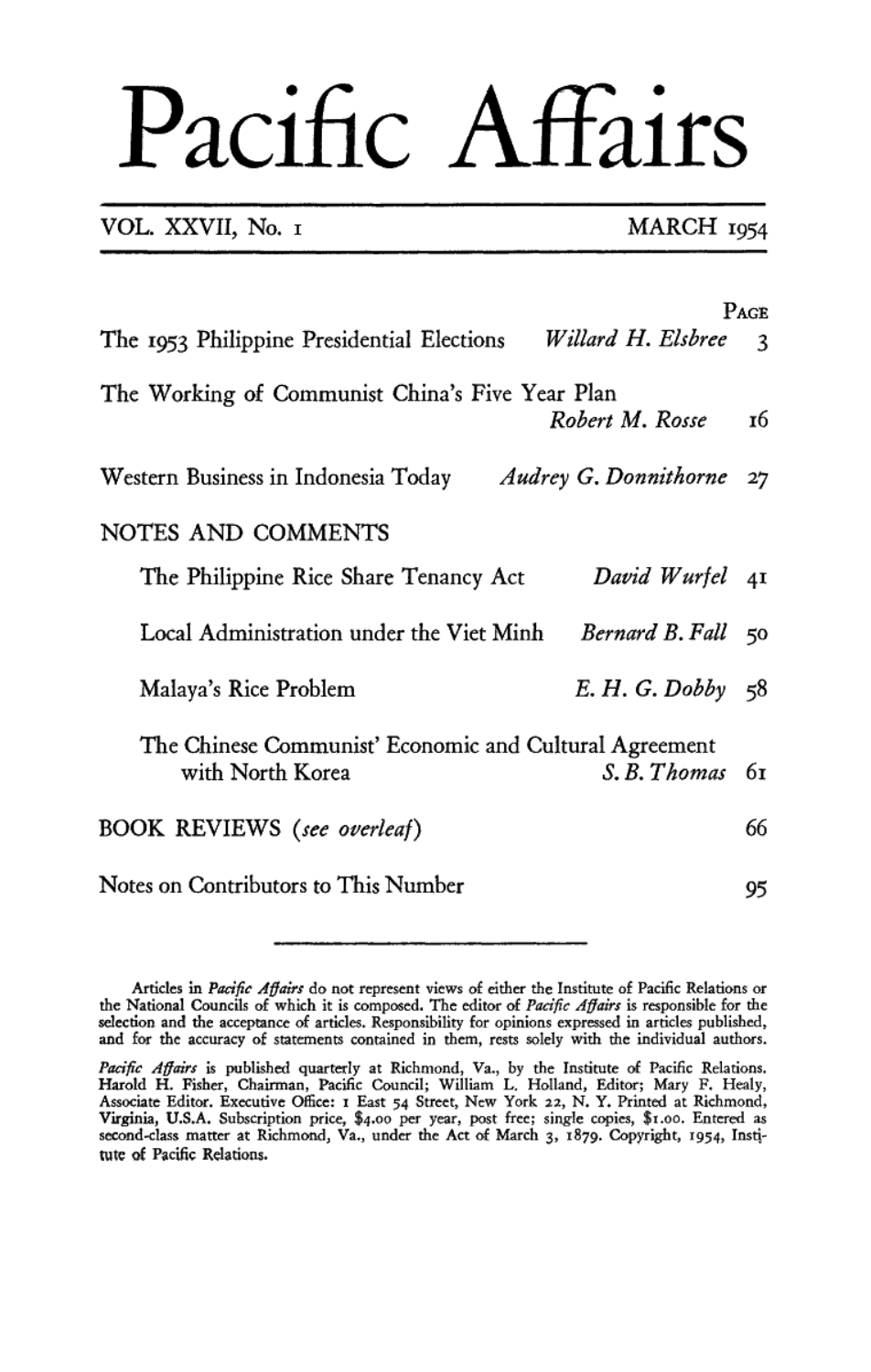$P_{AGE}$ 

| EASTERN AND WESTERN WORLD, edited by S. Hofstra<br>Rupert Emerson                                 |                        | 66 |
|---------------------------------------------------------------------------------------------------|------------------------|----|
| JOURNEY TO THE FAR PACIFIC, by Thomas E. Dewey<br>D. G. E. Hall                                   |                        | 67 |
| OUT OF RED CHINA, by Liu Shaw-tong                                                                | O. Edmund Clubb        | 68 |
| Moscow AND CHINESE COMMUNISTS, by Robert C. North                                                 | Max Beloff             | 69 |
| DAYBREAK IN CHINA, by Basil Davidson                                                              | Jean Escarra           | 71 |
| THE YANGTZE AND THE YAK, by Marion H. Duncan                                                      | $R. N.$ Rahul $72$     |    |
| CONQUERORS AND RULERS, SOCIAL FORCES IN MEDIEVAL CHINA, by Wolfram<br>Eberhard                    | Etienne Balazs 74      |    |
| THE LOST CHURCHES OF CHINA, by Leonard M. Outerbridge                                             | Leonard Constantine 77 |    |
| JAPAN'S NATURAL RESOURCES AND THEIR RELATION TO JAPAN'S ECONOMIC<br>FUTURE, by Edward A. Ackerman | G. C. Allen $78$       |    |
| JOURNEY BY JUNK, by Willard Price                                                                 | Kazuo Kawai 79         |    |
| I WAS A CAPTIVE IN KOREA, by Philip Deane                                                         | H. Arthur Steiner      | 80 |
| JAPAN'S ROLE IN SOUTHEAST ASIAN NATIONALIST MOVEMENTS, 1940-45,<br>by Willard H. Elsbree          | John F. Melby 81       |    |
| New EDUCATION IN THE MAKING IN PAKISTAN, by Fazlur Rahman                                         | Wilfred Cantwell Smith | 82 |
| NEHRU. THE LOTUS EATER FROM KASHMIR, by D. F. Karaka                                              | G. S. Bhargava         | 84 |
| NORTH FROM MALAYA, by William O. Douglas                                                          | D. G. E. Hall          | 85 |
| TIGERLAND AND SOUTH SEA, by Olle Strandberg                                                       | Catherine Porter       | 86 |
| SILENT ARMY, by Chin Kee Onn                                                                      | Lennox A. Mills 86     |    |
| JUNGLE GREEN, by Arthur Campbell                                                                  | Victor Purcell 87      |    |
|                                                                                                   |                        |    |

LE DESTIN DE L'INDOCHINE, by General G. Sabattier Bernard B. Fall 88

# MATERIALS ON THE PROBLEMS OF OVERSEAS CHINESE IN INDONESIA Gene Z. Hanrahan 90

MISSIONARY INFLUENCE AS A POLITICAL FACTOR IN THE PACIFIC ISLANDS, by Aarne A. Koskinen J. C. Beaglehole 91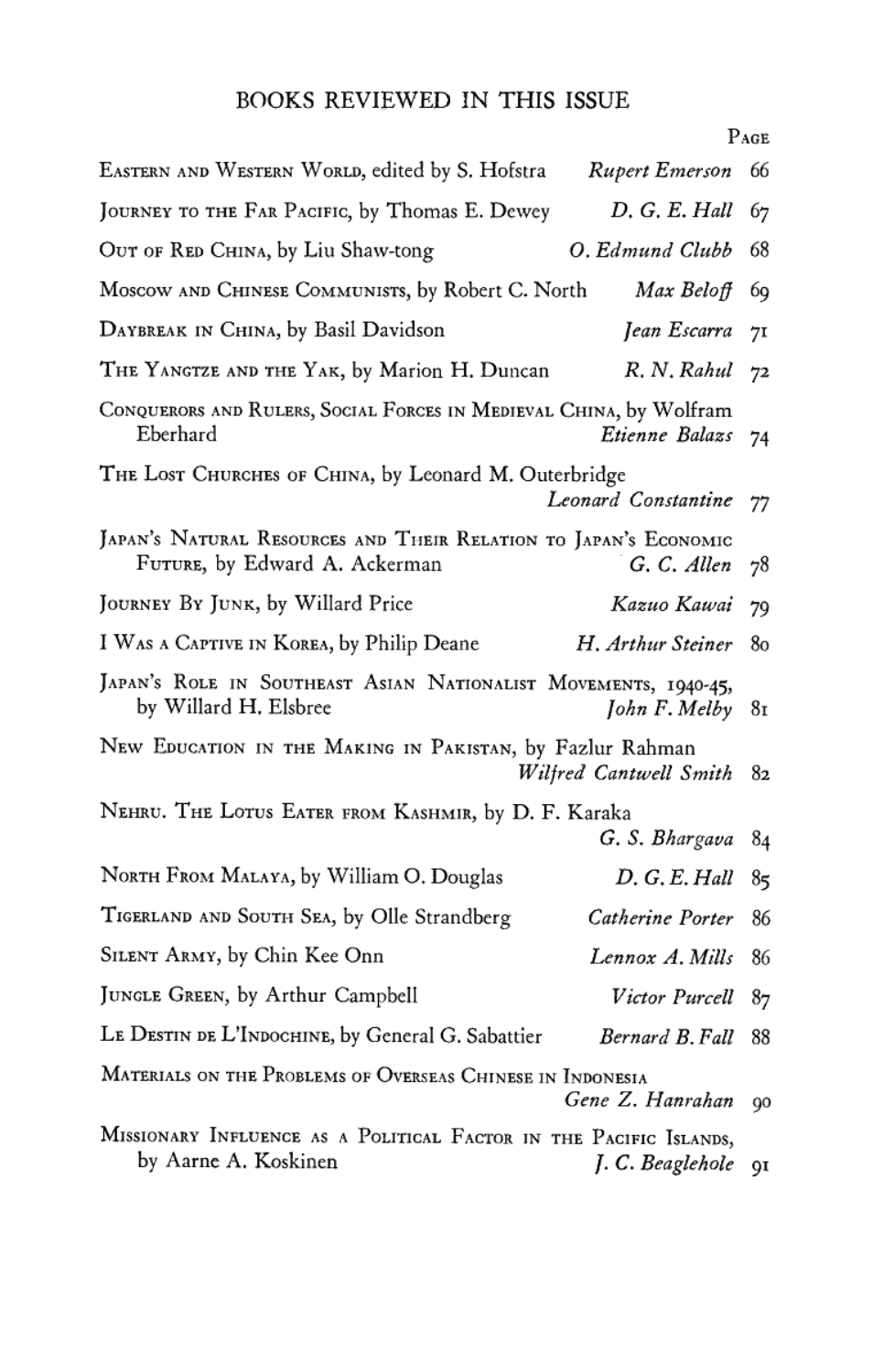VOL. XXVII, No. 2 **JUNE** 1954

| A British View of the Far East                                               | Kenneth Younger         | PAGE<br>99 |
|------------------------------------------------------------------------------|-------------------------|------------|
| The Chinese Economy Under Communist Planning Ronald Hsia                     |                         | <b>II2</b> |
| The Eurasians of Indonesia: Castaways of Colonialism<br>Paul W. van der Veur |                         | 124        |
| Paradoxes of Development in the South Pacific James McAuley                  |                         | 138        |
| NOTES AND COMMENTS                                                           |                         |            |
| The West and Democracy                                                       | <i>Willis Airey</i> 150 |            |
| Comment                                                                      | Rupert Emerson 153      |            |
| <b>REVIEW ARTICLES</b>                                                       |                         |            |
| Unravelling the China Tangle                                                 | B. H. M. Vlekke         | 155        |
| Inner Asia, From Inside and Out                                              | Owen Lattimore          | 160        |
| <b>BOOK REVIEWS</b> (see overleaf)                                           |                         | 171        |
| Notes on Contributors to This Number                                         |                         | 192        |

Articles in *Pacific Affairs* do not represent views of either the Institute of Pacific Relations or the National Councils of which it is composed. The editor of *Pacific Affairs* is responsible for the selection and the acceptance of articles. Responsibility for opinions expressed in articles published, and for the accuracy of statements contained in them, rests solely with the individual authors.

*Pacific Affairs* is published quarterly at Richmond, Va., by the Institute of Pacific Relations. Office of Publication: 1407 Sherwood Avenue; Editorial Office: 1 East 54th St., New York 22.<br>Harold H. Fisher, Chairman, Pacific Council; William L. Holland, Editor; Mary F. Healy,<br>Associate Editor. Subscription price, \$4. second-class matter at Richmond, Va., under the Act of March **3,** 1879. Copyright, **1054,** 1n.st.i-**Lute** of Pacific Relations.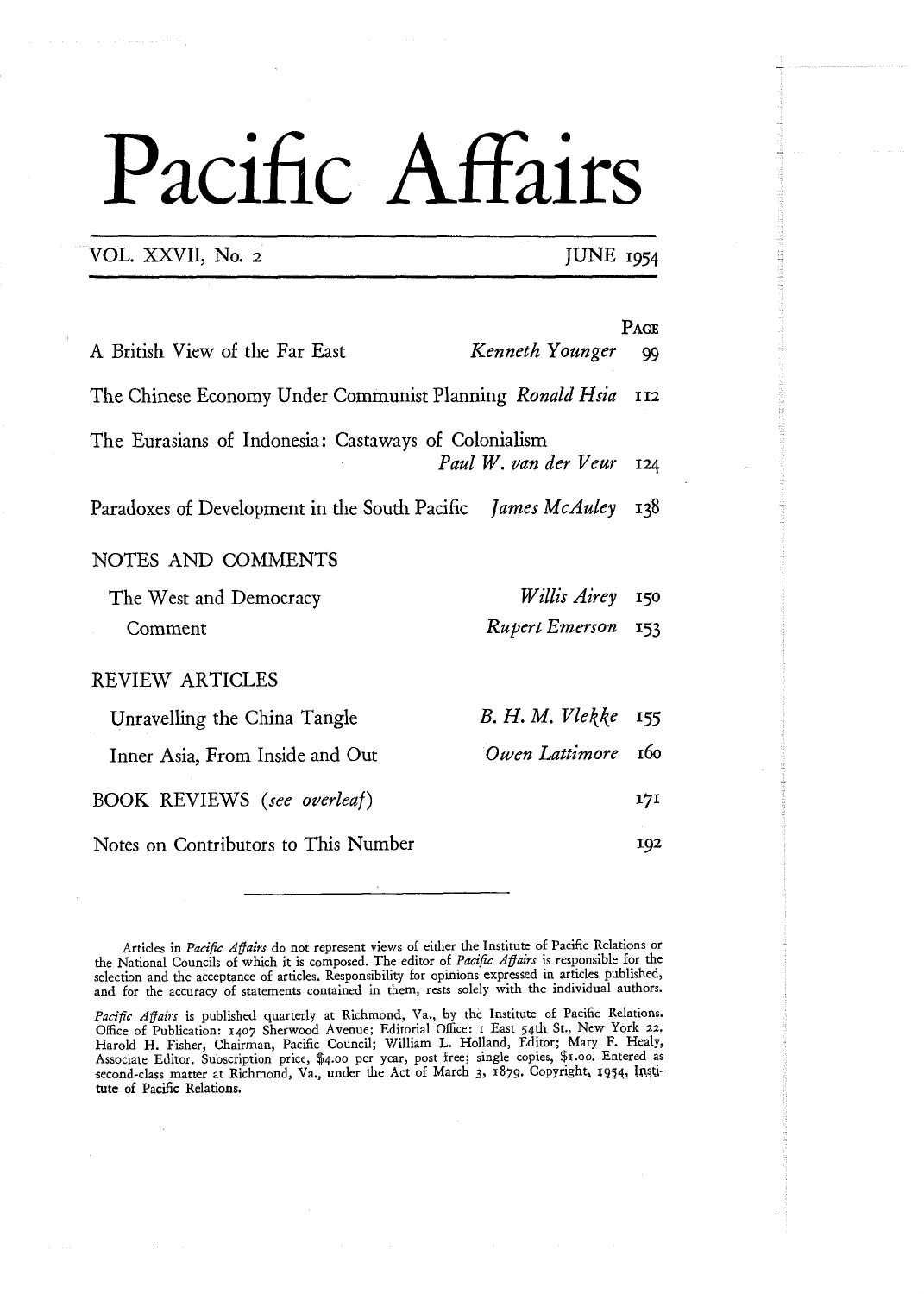|                                                                                                                  | r age |
|------------------------------------------------------------------------------------------------------------------|-------|
| Rupert Emerson<br>ASIA AND WESTERN DOMINANCE, by K. M. Panikkar                                                  | 171   |
| SOVIET POLICY IN THE FAR EAST, 1944-1951, by Max Beloff<br>Harold H. Fisher                                      | 172   |
| THE THREAT OF SOVIET IMPERIALISM, edited by C. Grove Haines<br>Max Beloff                                        | 173   |
| JAPAN AND AMERICA, by Lawrence H. Battistini<br>William Henry Chamberlin                                         | 174   |
| JAPAN AND AMERICA TODAY, by Edwin O. Reischauer and others<br>R. O. McGechan                                     | 176.  |
| JAPAN'S NORTHERN FRONTIER, by John A. Harrison<br>F. C. Jones                                                    | 177   |
| THE GREAT SEDUCTION, by Richard L-G. Deverall Solomon B. Levine                                                  | 179   |
| SHINGUNBI TO NO TAIKETSU, by Akio Doi and Atsushi Oi<br>Kermit G. Stewart                                        | 180   |
| GOVERNMENT AND ADMINISTRATION IN COMMUNIST CHINA, by S. B.<br>O. Edmund Clubb<br>Thomas                          | 181   |
| AMERICANS AND CHINESE: TWO WAYS OF LIFE, by Francis L. K. Hsu<br>F. C. Jones                                     | 183   |
| John K. Fairbank<br>CHINA's GENTRY, by Hsiao-tung Fei                                                            | 184   |
| FIVE STARS OVER CHINA, by Mary Austin Endicott<br>Leonard Constantine                                            | 185   |
| CHINA's NEW CREATIVE AGE, by Hewlett Johnson<br>CHINA TODAY, by Pandit Sundarlal and others<br>Benjamin H. Kizer | 187   |
| W. Macmahon Ball<br>FORMOSA BEACHHEAD, by Geraldine Fitch                                                        | 188   |
| THE INDIAN COTTON TEXTILE INDUSTRY, by S. D. Mehta<br>F. S. Winterbottom                                         | 189   |
| VIET-NAM: SOCIOLOGIE D'UNE GUERRE, by Paul Mus<br>Bernard B. Fall                                                | 100   |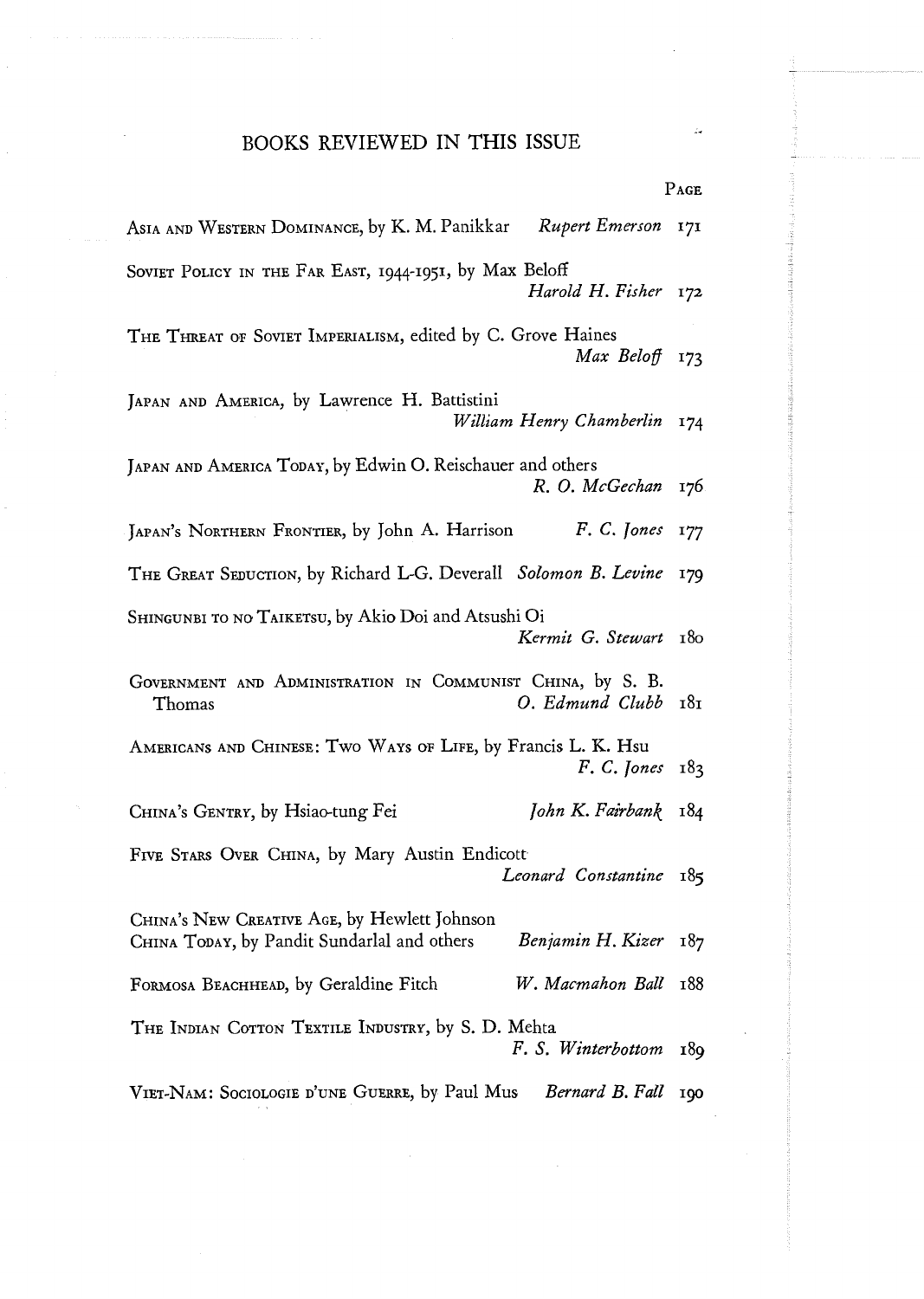## VOL. XXVII, No. 3 **SEPTEMBER** 1954

|                                               |                        | Page |
|-----------------------------------------------|------------------------|------|
| Indian Communism: The New Phase               | Madhu Limaye           | 195  |
| Constitutional Reform and Elections in Malaya |                        |      |
|                                               | Francis G. Carnell 216 |      |
| Toward Elections in Indonesia                 | Herbert Feith 236      |      |
| NOTES AND COMMENT                             |                        |      |
| Modern Islam in Indonesia: The Muhammadiyah   |                        |      |
| after Independence                            | Leslie H. Palmier 255  |      |
| New Research on China's Economic History      |                        |      |
|                                               | Wolfram Eberhard 263   |      |
| <b>BOOK REVIEWS</b> (see overleaf)            |                        | 267  |
| Provisional List of Kyoto Conference Papers   |                        | 287  |
| Notes on Contributors to This Number          |                        | ว88  |

Articles in *Pact'ftc Affairs* do not represent views of either the Institute of Pacific Relations or the National Councils of which it is composed. The editor of *Pact'fic Affairs* is responsible for the selection and the acceptance of articles. Responsibility for opinions expressed in articles published, and for the accuracy of statements contained in them, rests solely with the individual authors.

*Pactjic Affairs* is published quarterly at Richmond, Va., by the Institute of Pacific Relations. Office of Publication: 1407 Sherwood Avenue; Editorial Office: I East 54th St., New **York** 22. Harold H. Fisher, Chairman, Pacific Council; William L. Holland, Editor; Mary F. Healy, Associate Editor. Subscription price, \$4.00 per year, post free; single copies, \$1.00. Entered as second-class matter at Richmond, Va., under the **Act of** March 3, 1879. Copyright, **1954,** Institute of Pacific Relations.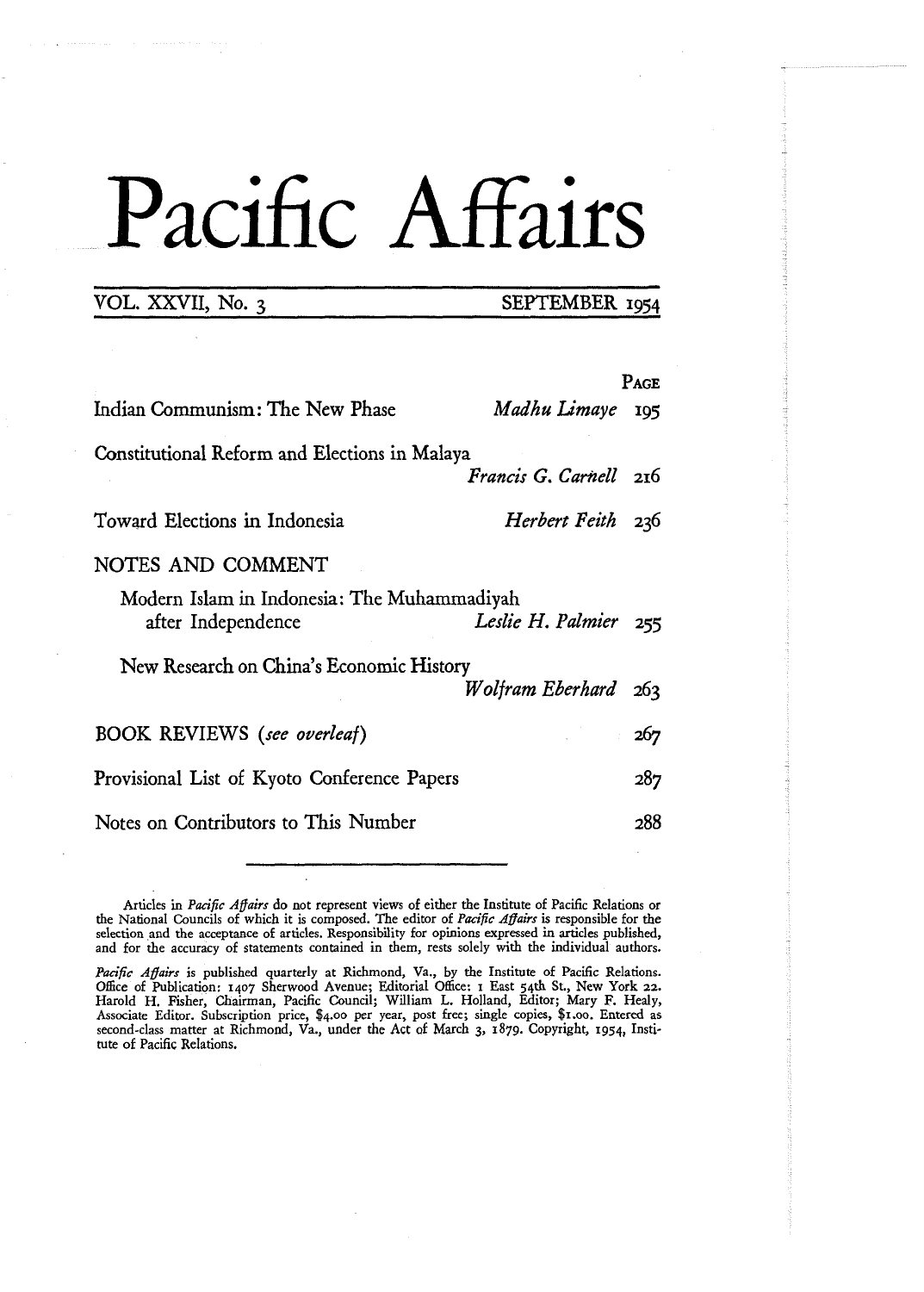PAGE

| APPROACHES TO COMMUNITY DEVELOPMENT, edited by Phillips Ruopp<br>H. Belshaw                                          | 267 |
|----------------------------------------------------------------------------------------------------------------------|-----|
|                                                                                                                      |     |
| WESTERN ENTERPRISE IN FAR EASTERN ECONOMIC DEVELOPMENT: China<br>and Japan, by G. C. Allen and Audrey G. Donnithorne |     |
| John K. Fairbank                                                                                                     | 269 |
| Cora Du Bois<br>MEN AGAINST THE JUNGLE, by Ritchie Calder                                                            | 27I |
| Norman D. Palmer<br>HORNED MOON, by Ian Stephens                                                                     | 272 |
| Nicholas Mansergh<br>AMBASSADOR'S REPORT, by Chester Bowles                                                          | 273 |
| Richard L. Park<br>INDIAN ADMINISTRATION, by G. N. Joshi                                                             | 275 |
| INDIA's FIVE-YEAR PLAN: WHAT IT OFFERS, by B. T. Ranadive                                                            |     |
| Andrew F. Brimmer                                                                                                    | 275 |
| THE ECONOMICS OF INDUSTRIALISATION, by Bhabatosh Datta                                                               |     |
| Andrew F. Brimmer                                                                                                    | 277 |
| NUN IN RED CHINA, by Sister Mary Victoria<br>THE GREAT PEACE, by Raja Hutheesing                                     |     |
| I LEFT MY ROOTS IN CHINA, by Bernard Llewellyn Benjamin H. Kizer                                                     | 279 |
| MODERN CHINA's FOREIGN POLICY, by Werner Levi<br>F. C. Jones                                                         | 281 |
| JAPAN FROM SURRENDER TO PEACE, by Baron E. J. Lewe van Aduard                                                        |     |
| W. Macmahon Ball                                                                                                     | 282 |
| EYEWITNESS IN INDOCHINA, by Joseph R. Starobin<br>Bernard B. Fall                                                    | 284 |
| BURMA UNDER THE JAPANESE, Pictures and Portraits, by Thakin Nu<br>John F. Cady                                       | 285 |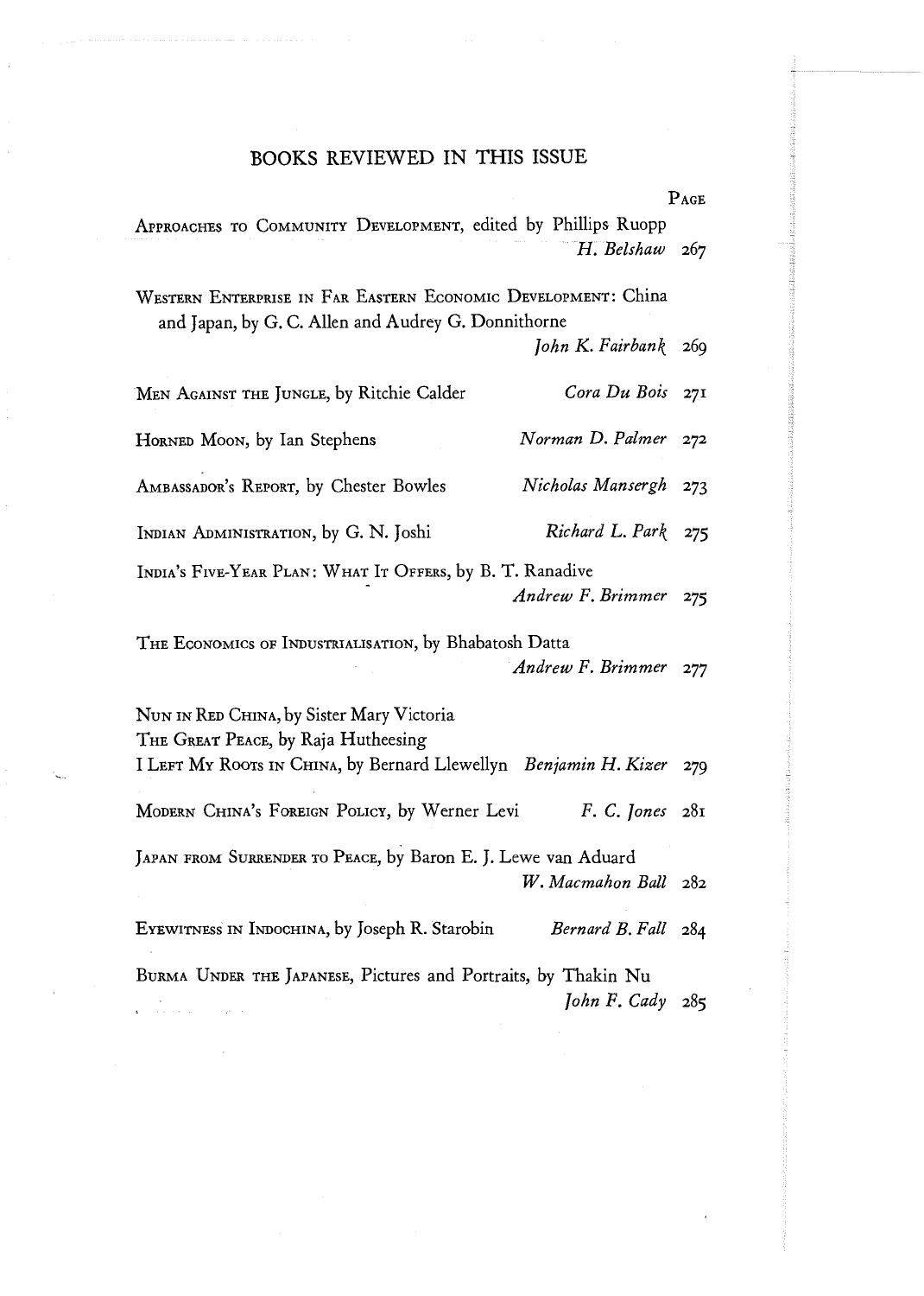### VOL. XXVII, No. 4 DECEMBER **1954**

|                                                                         |                       | Pace |
|-------------------------------------------------------------------------|-----------------------|------|
| Linguistic Regionalism in India                                         | Marshall Windmiller   | 201  |
| The Draft Constitution of Communist China Franklin W. Houn              |                       | 319  |
| Politics in Ceylon since 1952                                           | Sir Ivor Jennings 338 |      |
| <b>REVIEW ARTICLES</b>                                                  |                       |      |
| Projects and Progress in the Philippines Donn V. Hart 353               |                       |      |
| <b>Recent Chinese Communist Publications on</b><br>Indochina and Malaya | Gene Z. Hanrahan 367  |      |
| New Light on the Fall of the Philippines Catherine Porter 370           |                       |      |
| Book Reviews (see overleaf)                                             |                       | 378  |
| Notes on Contributors to This Number                                    |                       | 388  |
| Index to Volume XXVII                                                   |                       | 389  |
|                                                                         |                       |      |

Articles in *Pacific Affairs* do not represent views of either the Institute of Pacific Relations or the National Councils of which it is composed. The editor of *Pacific* **Affairs** is responsible for the selection and the acceptance of articles. Responsibility for opinions expressed in articles published, and for the accuracy of statements contained in them, rests solely with the individual authors.

*Pacific Affairs* is published quarterly at Richmond, Va., by the Institute of Pacific Relations. Office of Publication: 1407 Sherwood Avenue; Editorial Office: I East 54th St., New York 22. Harold H. Fisher, Chairman, Pacific Council; William L. Holland, Editor; Mary F. Healy, Associate Editor. Subscription price, \$4.00 per year, post free; single copies, \$1.00. Entered as second-class matter at Richmond, Va., under the Act of March **3, 1879.** Copyright, 1954, Institute of Pacific Relations.